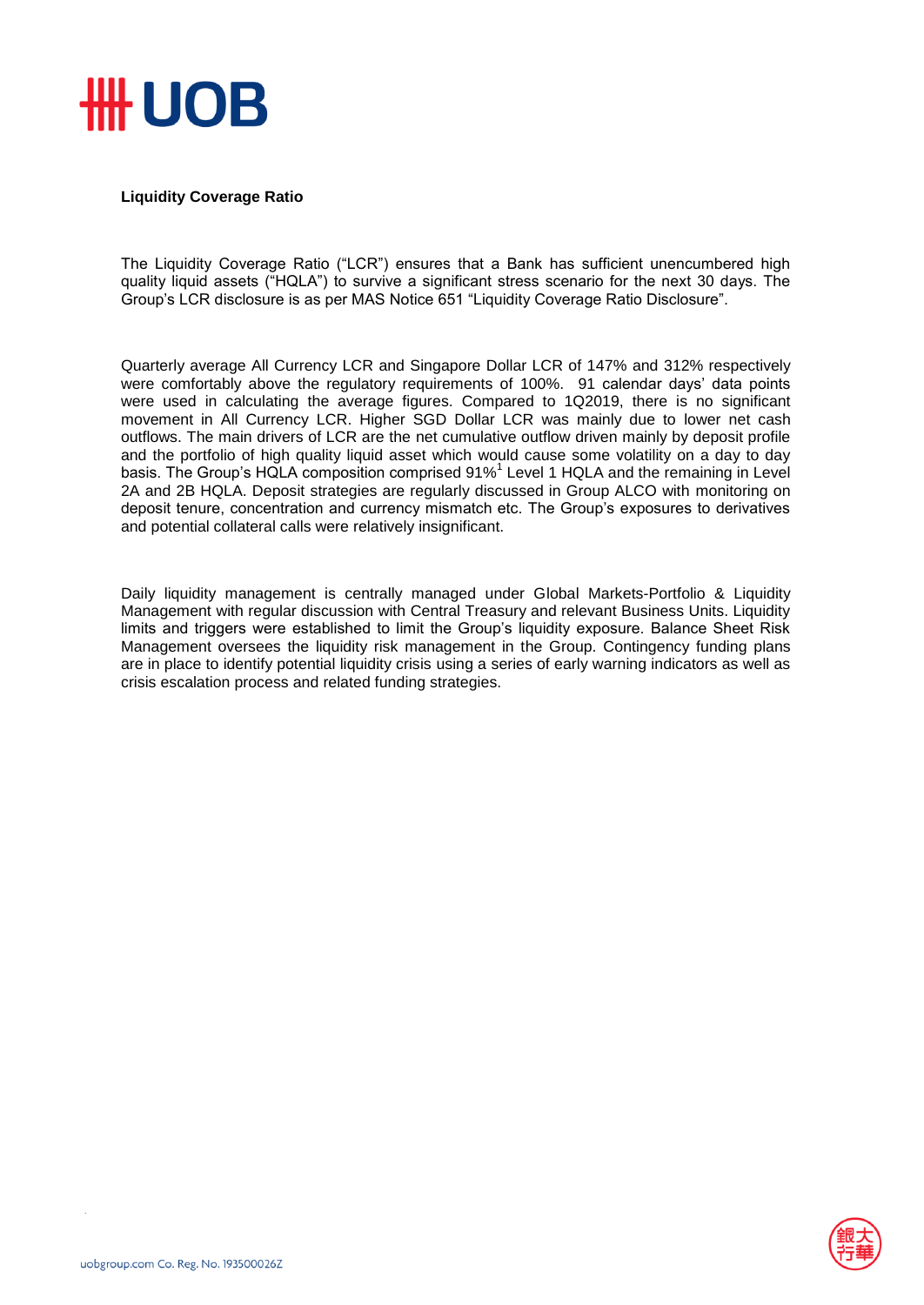

## **GROUP ALL CURRENCY LCR for 2Q2019**

|                 | (In SGD'm)                                                                                 | <b>Total Unweighted Value</b><br>Average | <b>Total Weighted Value</b><br>Average |  |  |
|-----------------|--------------------------------------------------------------------------------------------|------------------------------------------|----------------------------------------|--|--|
|                 | <b>HIGH-QUALITY LIQUID ASSETS</b>                                                          |                                          |                                        |  |  |
| $\mathbf{1}$    | Total high-quality liquid assests (HQLA)                                                   |                                          | 58,528                                 |  |  |
|                 | <b>CASH OUTFLOWS</b>                                                                       |                                          |                                        |  |  |
| $\overline{2}$  | Retail deposits and deposits from small business<br>customers, of which:                   | 118,035                                  | 10,107                                 |  |  |
| 3               | Stable deposits                                                                            | 28,618                                   | 1,431                                  |  |  |
| 4               | Less stable deposits                                                                       | 89,417                                   | 8,676                                  |  |  |
| $5\overline{5}$ | Unsecured wholesale funding, of which:                                                     | 107,558                                  | 57,070                                 |  |  |
| 6               | Operational deposits (all counterparties) and deposits in<br>networks of cooperative banks | 16,550                                   | 3,888                                  |  |  |
| 7               | Non-operational deposits (all counterparties)                                              | 85,898                                   | 48,072                                 |  |  |
| 8               | Unsecured debt                                                                             | 5,110                                    | 5,110                                  |  |  |
| $\overline{9}$  | Secured wholesale funding                                                                  |                                          | 170                                    |  |  |
| 10              | Additional requirements, of which:                                                         | 36,015                                   | 7,418                                  |  |  |
| 11              | Outflows related to derivative exposures and other<br>collateral requirements              | 2,710                                    | 2,337                                  |  |  |
| 12              | Outflows related to loss of funding on debt products                                       |                                          |                                        |  |  |
| 13              | Credit and liquidity facilities                                                            | 33,304                                   | 5,082                                  |  |  |
| 14              | Other contractual funding obligations                                                      | 4,156                                    | 4,156                                  |  |  |
| 15              | Other contingent funding obligations                                                       | 12,575                                   | 667                                    |  |  |
| 16              | <b>TOTAL CASH OUTFLOWS</b>                                                                 |                                          | 79,588                                 |  |  |
|                 | <b>CASH INFLOWS</b>                                                                        |                                          |                                        |  |  |
| 17              | Secured lending (eg reverse repos)                                                         | 12,033                                   | 5,053                                  |  |  |
| 18              | Inflows from fully performing exposures                                                    | 47,297                                   | 30,550                                 |  |  |
| 19              | Other cash inflows                                                                         | 4,966                                    | 4,112                                  |  |  |
| 20              | <b>TOTAL CASH INFLOWS</b>                                                                  | 64,297                                   | 39,715                                 |  |  |

|    |                                     | <b>Total Adjusted Value</b> |
|----|-------------------------------------|-----------------------------|
| 21 | <b>ITOTAL HQLA</b>                  | 58,528                      |
| 22 | <b>TOTAL NET CASH OUTFLOWS</b>      | 39,873                      |
| 23 | <b>LIQUIDITY COVERAGE RATIO (%)</b> | 147                         |